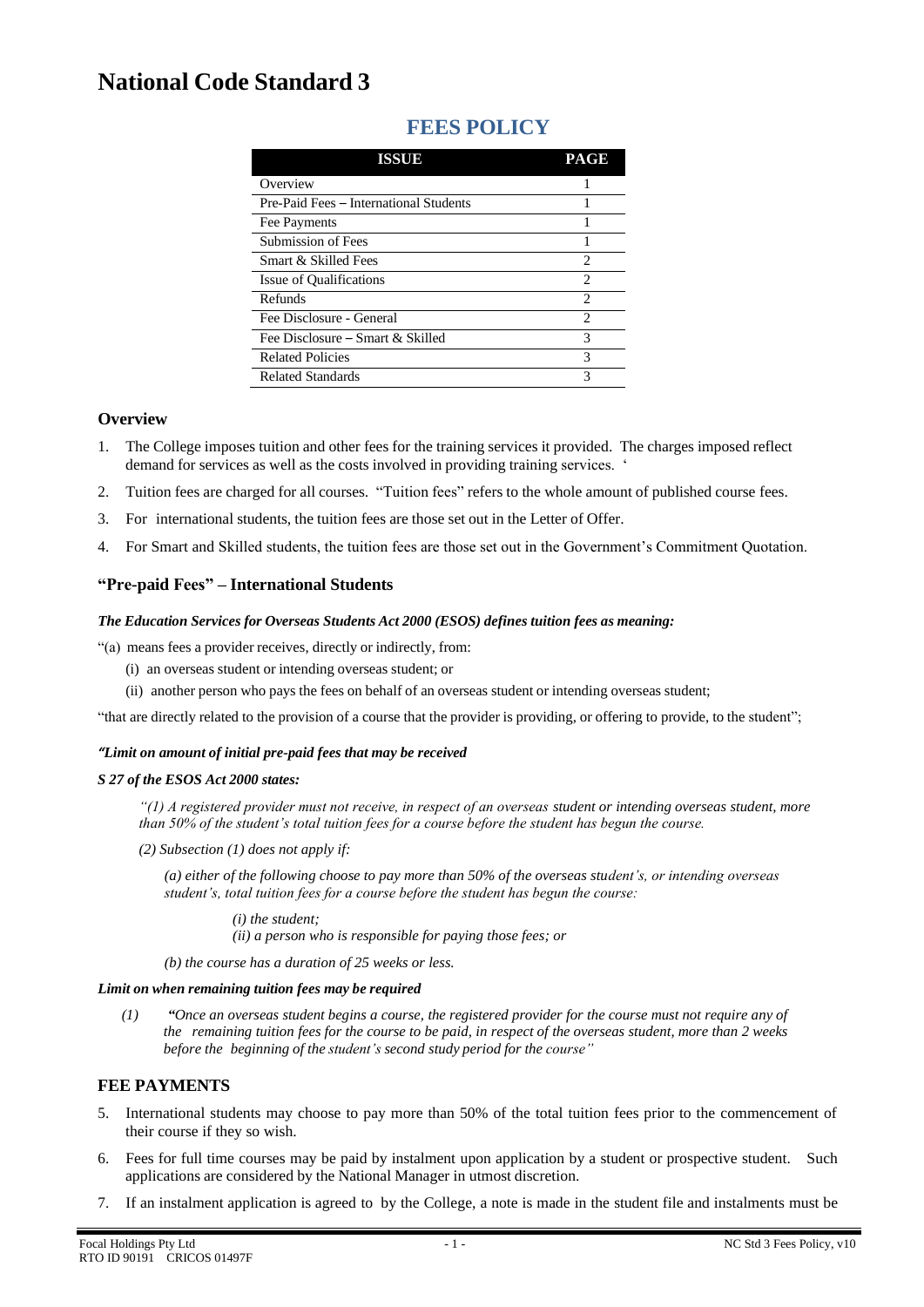paid on time in line with the regulations. Failure to do this may result in interest being charged on the overdue amount. The amount of the interest will be advised by the College from time to time.

8. All fees paid in advance are held in the College bank account until such time as they become due per the terms outlined in the written agreement with the student. Overseas students' fees paid in advance are protected by the College's participation in the Tuition Protection Service and compliance with ESOS requirements.

#### **Submission of Fees**

- 9. All fees and charges, including tuition fees, are payable in advance for such periods as the College advises and are not refundable except as set out in the College's Refund Policy.
- 10. The minimum initial payment upon acceptance by a student of an offer of a place in a course is an amount equal to the first semester fees plus any other fees (such as administration fee and OSHC) listed on the Letter of Offer. For example: for a two-year course, the initial payment required would be 25% of the total tuition fees due. For a one-year course, the initial payment required would be 50% of the total tuition fees due.
- 11. Facsimile copies of signed agreements are acceptable by the College.
- 12. The College will not accept student fees prior to a student's acceptance of a Letter of Offer. Acceptance of an offer may be by return of the signed Student Agreement (attached to the Letter of Offer) or by payment of tuition fees.
- 13. The College will contact any students or agents who submit tuition fees with their International Student Enrolment and Agreement Form and advise that payment cannot be processed until a Letter of Offer is issued and accepted by the student. A record of any such action taken will be kept on the student's file. If, despite contacting the student in these circumstances, the student does not enter into a written agreement with the College within 60 days of receipt by the College of the cleared payment, then the payment will be returned to the student.
- 14. Fees may be paid to the College either by cheque, international bank draft, cash, credit card or directly into the College's bank account as nominated on the International Student Enrolment and Agreement Form.

#### **Smart and Skilled Student Fees**

- 15. The College is aware of its contractual responsibilities under Smart and Skilled with regard to the Fee administration requirements.
- 16. Under Smart and Skilled, a student contributes towards the cost of training through the payment of a student fee. The payment to the College is made up of the student fee and the subsidy from the government. The student fees are:
	- (i) Set for the whole qualification
	- (ii) Lower for students doing their first, post-school qualification
	- (iii) Set for the student and the qualification and will be the same regardless of the provider chosen
- 17. Where Recognition of Prior Learning (RPL) and/or Credit Transfer (CT) are granted to participants enrolling in a Smart and Skilled government-subsidised course for Modules or Units of Competency, the fee and subsidy amounts are adjusted using the Smart and Skilled Provider Calculator. Please refer to the College's Course Credit Policy for further information regarding fee adjustments for RPL and/or Credit Transfer.

#### **Issue of Qualifications**

- 18. Except in its utmost discretion, the College will not issue a qualification to students who have successfully completed their course until all outstanding fees have been paid.
- 19. The College reserves discretion to issue qualifications to students where course moneys are outstanding. For example this may be where a satisfactory payment plan has been agreed to by the College.

#### **Refunds**

20. Students should refer to the College's refund policy for information regarding applications and processing of refunds.

# **Fee Disclosure - General**

- 21. The College provides the following fee information to each student:
	- 14.1. the total amount of all fees including course fees, administration fees, materials fees and any other charges;
	- 14.2. payment terms, including the timing and amount of fees to be paid and any non-refundable deposit/administration fee;
	- 14.3. the nature of the guarantee given by the College to complete the training and/or assessment once the student has commenced study in their chosen qualification or course;